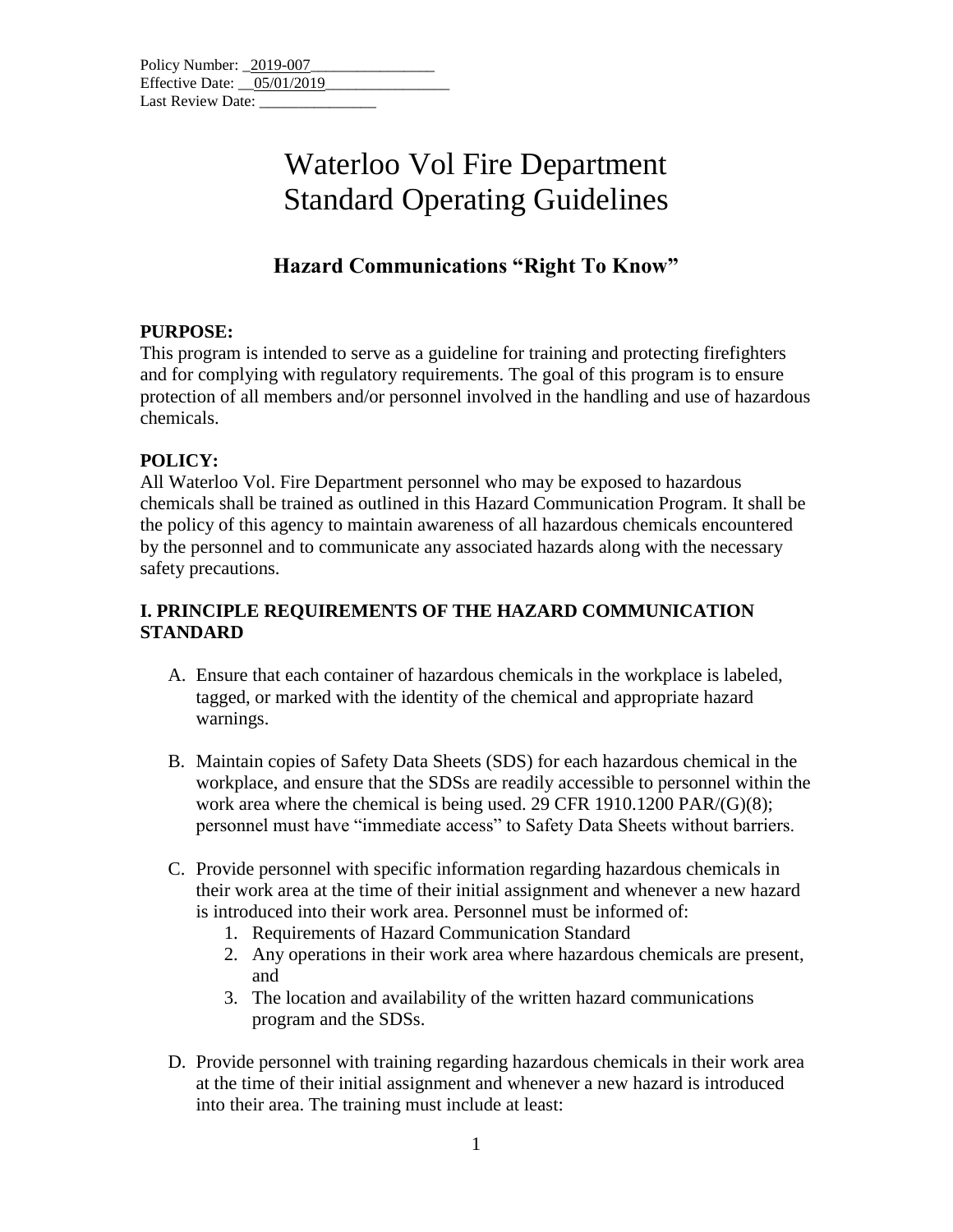| Policy Number: 2019-007    |  |
|----------------------------|--|
| Effective Date: 05/01/2019 |  |
| Last Review Date:          |  |

- 1. Methods and observations that may be used to detect the presence of a chemical in the work area,
- 2. Physical and health hazards of the chemicals in the work area.
- 3. Measures personnel can take to protect themselves from those hazards, including proper PPE training provided by the Waterloo Fire Department, and,
- 4. Details of the Department's hazard communication program, including an explanation of the SDSs, the labeling system, and the methods for personnel to obtain and use the appropriate hazard.
- E. Develop, implement, and maintain a written hazard communication program. This program must also include a list of the hazardous chemicals known to be present. It must also provide a description of methods that will be used to inform personnel of the hazards of non-routine tasks.

### **II. CHEMICALS EXEMPTED FROM THE HAZARD COMMUNICATION STANDARD**

- A. Any food, food additive, color additive, drug, or cosmetic, as defined in the Federal Food, Drug, and Cosmetic Act (21 USC 301 et seq.) are subject to the requirements of that specific act.
- B. Any distilled spirits (beverage alcohols), wire, or malt beverage intended for nonindustrial use as defined in the Federal Alcohol Administration Act (27 USC 201et seq.) are subject to requirements of that specific act.
- C. Any consumer product or hazardous substance as those defined in the Consumer Product Safety Act (15 USC 2051 et seq.) are subject to requirements of that specific act.
- D. Any hazardous waste defined by the Solid Waste Disposal Act, as amended by the Resource Conservation and Recovery Act of 1976 is subject to regulations under that specific act by the Environmental Protection Agency.
- E. Tobacco or tobacco products.
- F. Wood or wood products.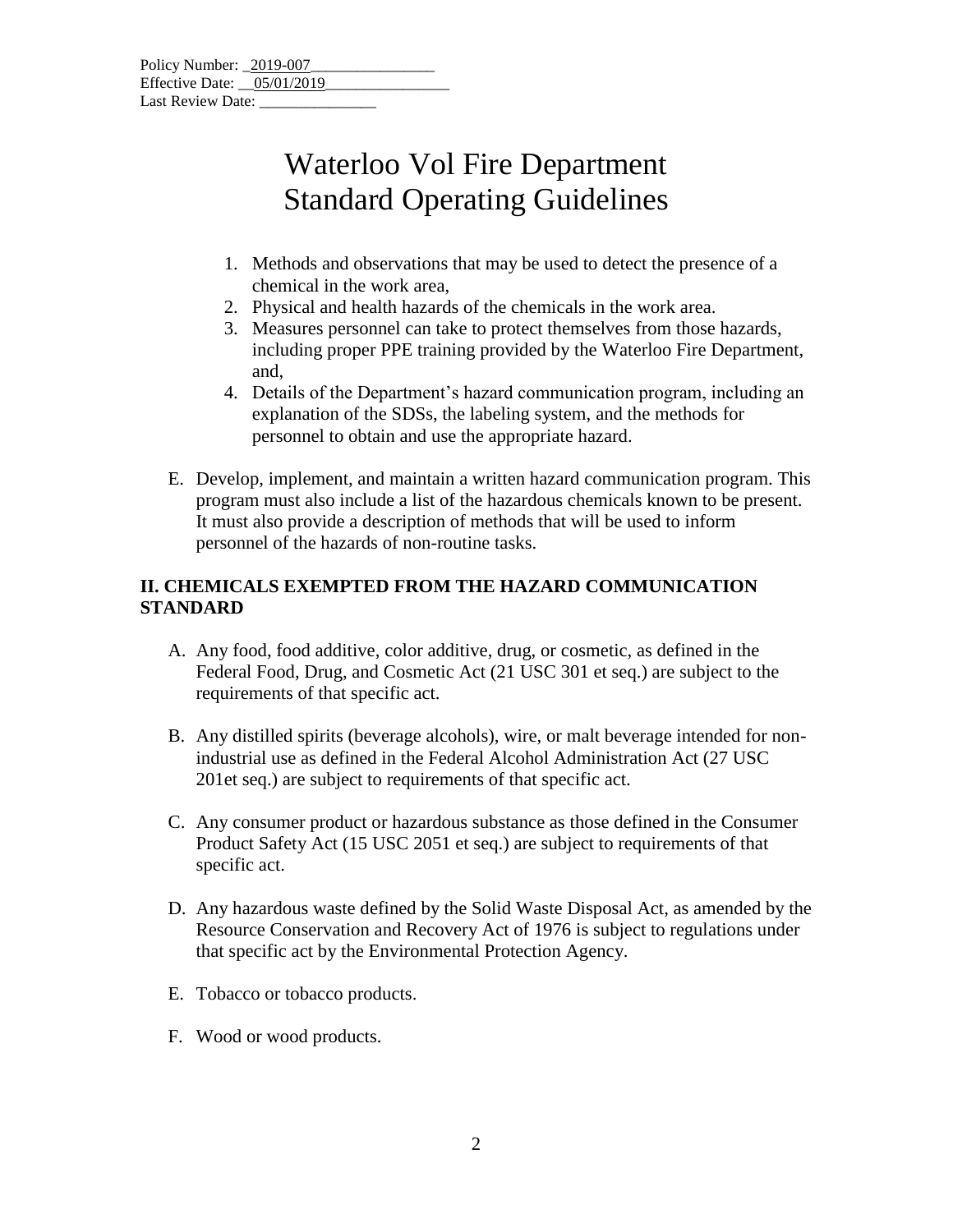- G. Articles which do not release, or otherwise result in exposure to, a hazardous chemical under normal conditions of use are not subject to the Hazard Communications Standard.
- H. Foods, drugs, or cosmetics intended for personal consumption or use in the workplace also are not subject to the Hazard Communications Standard.

## **III. SAFETY DATA SHEETS (SDS)**

- A. Obtain Safety Data Sheets:
	- A Safety Data Sheet is required for each hazardous chemical on the Workplace Chemical Listing, included in Attachment A1. Chemical manufacturers and suppliers are required to provide a SDS for each chemical provided to a customer. The List Appropriate Member/Employee Position (*ex: Training Officer)* will obtain and provide Safety Data Sheets for all chemicals. For products received directly from the manufacturer or distributor, SDSs will be provided by the manufacturer or distributor. A copy of correspondence requesting SDSs will be maintained in the SDS file until each SDS is supplied.
- B. Maintaining Safety Data Sheets:

Safety Data Sheets, a copy of this written Hazard Communication Program, and a list of hazardous materials (Workplace Chemical Listing) are to be permanently maintained in a notebook or binder in each fire station office area. This will be readily accessible and identifiable to all personnel. An additional notebook or binder must be kept in the work area of the person using the chemicals, in accordance with 29 CFR 1910.1200 PAR/(G)(8).

C. Updating Safety Data Sheets:

Incoming Safety Data Sheets shall be reviewed by the Second Assistant Chief and maintained. If a new SDS has been revised, the old SDS will be transferred to a permanent file. The date of removal shall be written on the old SDS and it will be placed in a file labeled, "Old Safety Data Sheets." The old SDSs will be maintained thirty (30) years past the duration of any exposed personnel employment.

### **IV. CONTAINER LABELING**

A. Incoming Containers:

Chemical manufacturers and suppliers are responsible for labeling containers of hazardous chemicals. It is the responsibility of the Second Assistant Chief or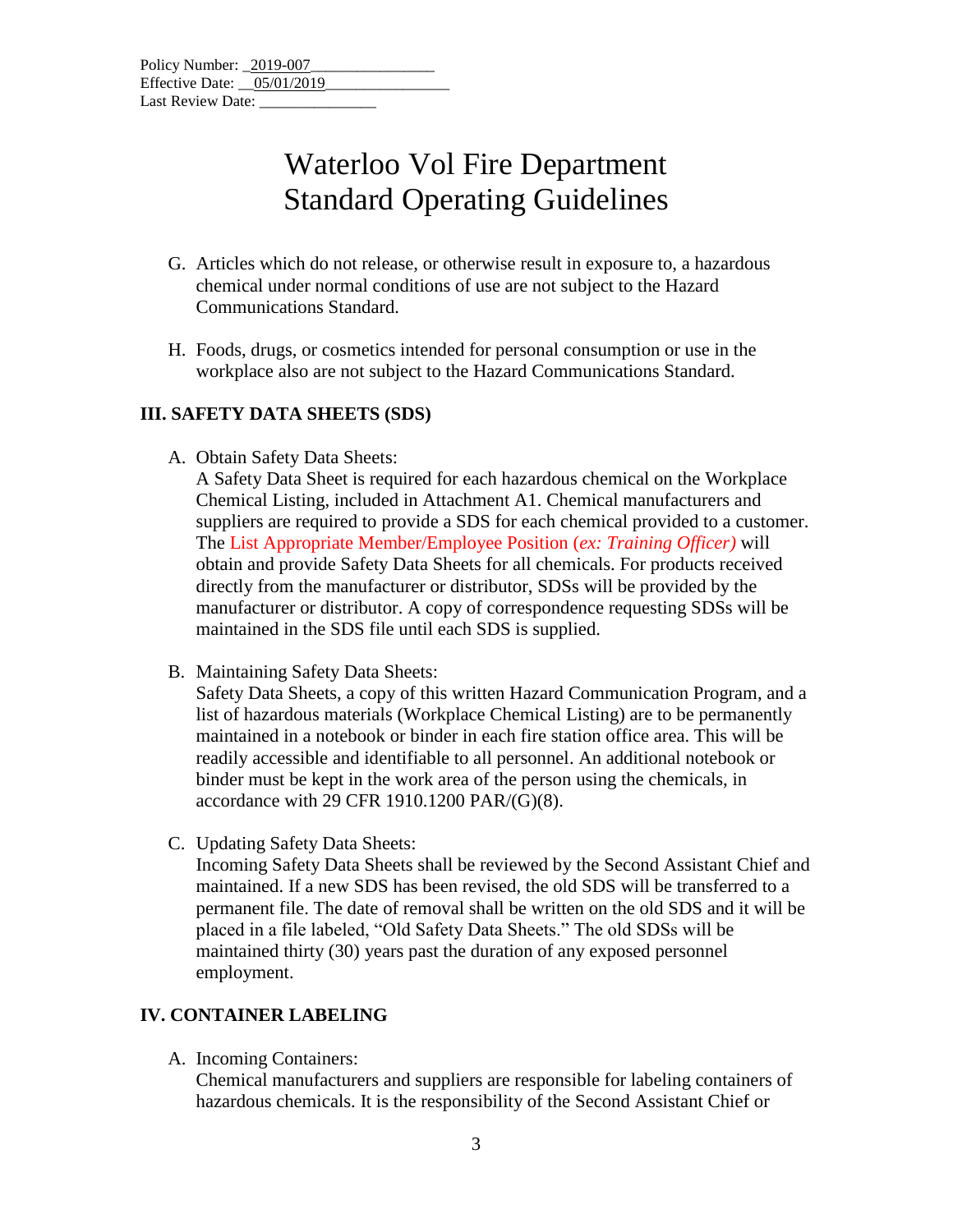his/her designee, to ensure that each container arriving at the fire station is labeled or marked legibly with the following information:

- 1. Identity of material
- 2. Appropriate hazard warnings
- B. Workplace or Temporary Containers:

Hazardous chemicals which are dispensed from the original shipping container must be placed into an appropriate container. The container must contain the following information:

- 1. Identify of material
- 2. Appropriate hazard warnings

If a chemical is transferred to a temporary container and is to be used exclusively by one employee during one work shift, it may be used from an unlabeled container. However, if the employee leaves the chemical unattended at any time, then the chemical container must be labeled.

C. Updating of Labels:

If the Fire Department is notified of significant hazard characteristic changes on an updated SDS, the Second Assistant Chief shall see that any outdated hazard warnings on labels are corrected to convey the updated information.

### **V. NON-ROUTINE TASKS**

- A. Circumstances may require personnel to perform tasks that involve potential exposure to hazardous chemicals which are not in the course of the regular job. Prior to beginning these tasks, personnel must be notified regarding the following:
	- 1. The nature of any hazardous chemicals present. Materials Safety Data Sheets for those chemicals should be reviewed in detail and all recommendations followed in preparing for the tasks.
	- 2. Precautionary measures and protective equipment needed to perform the task.
	- 3. Any hazards associated with chemicals present in unlabeled pipes, such as refrigeration ammonia and propane in distribution systems.
- B. When in doubt, the *Incident Commander* should be contacted before proceeding with an unfamiliar task which may endanger the member.

### **VI. NON-DEPARTMENT PERSONNEL (CONTRACTORS, VISITORS, ETC)**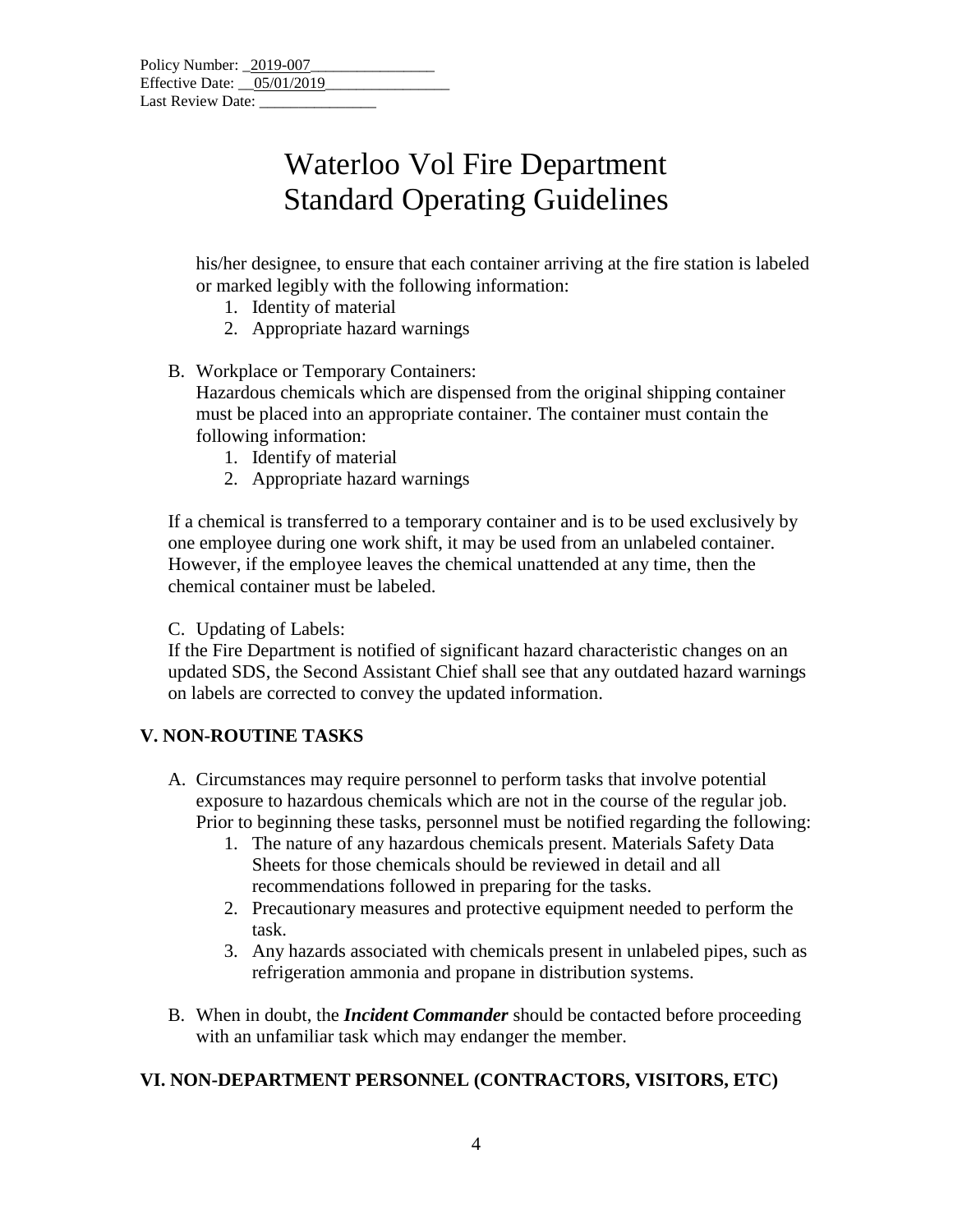| Policy Number: 2019-007    |  |
|----------------------------|--|
| Effective Date: 05/01/2019 |  |
| Last Review Date:          |  |

- A. Mutual delivery of chemical hazard information is necessary between the fire department and outside personnel:
- 1. The Waterloo Fire Department must be informed of all hazardous substances to be brought into the workplace by contractors and/or other personnel.
- 2. Contractors and/or other personnel must be informed of all hazardous substances they may encounter during their activities in the Fire Department workplace.
- B. It is the responsibility of the Fire Department to inform its personnel and provide any necessary training to deal with chemical hazards brought into the workplace. Likewise, it is a responsibility of the fire department to provide contractors and/or other personnel adequate information on chemical hazards within the workplace. This is necessary so that the contractor can inform and provide his/her personnel with any necessary training. In dealing with contractors or other personnel, the following information shall be exchanged:
	- 1. A list of hazardous chemicals to which they may be exposed while on the job site;
	- 2. Precautions that personnel may take to lessen the possibility of exposure; and
	- 3. The location of SDSs (which must be immediately available).

### **VII. FIREFIGHTER TRAINING**

- A. All personnel of the Waterloo Fire Department are required to receive initial hazard communication training. Personnel who are or may be exposed to hazardous chemicals in the workplace shall receive additional training on each chemical hazard. New personnel shall be trained as soon as possible and before they are assigned to work with hazardous chemicals.
- B. Initial hazard communication training will be conducted by Second Assistant Chief or his/her designee. The initial training shall consist of a brief discussion of all sections of this Hazard Communication Program. The required checklist and information for new employee hazard communication orientation is included as Appendix A3.
- C. Additional training shall be conducted by the Second Assistant Chief on specific chemical hazards in each workplace and when a new hazard, not necessarily a new chemical, is introduced into the work place.